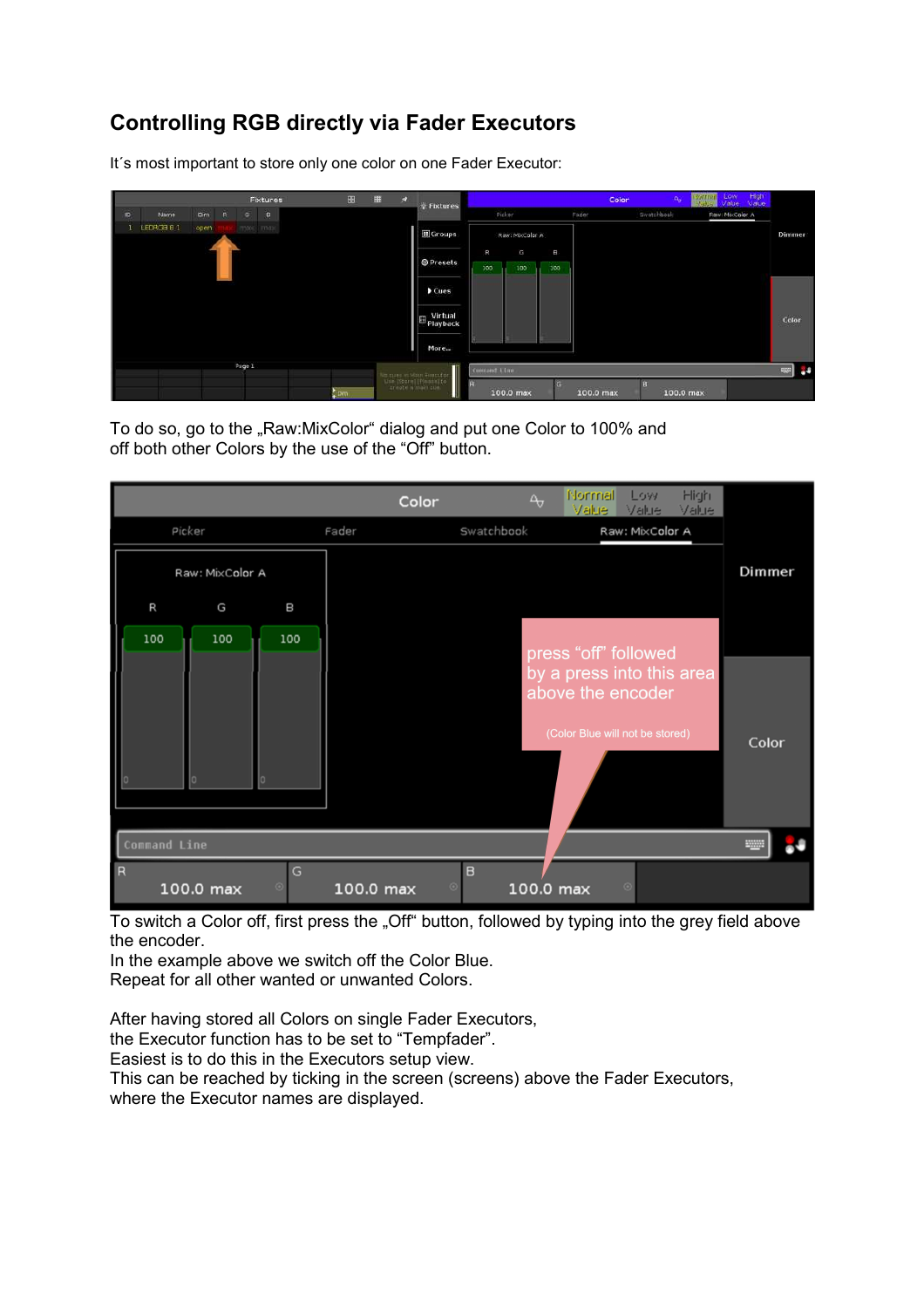

## In the upcoming view,

hit the "wrench key" to enter this view

| Esc<br>Change Functions of Executor |                          |                          |                 |                     |          |                                               |  |  |  |  |
|-------------------------------------|--------------------------|--------------------------|-----------------|---------------------|----------|-----------------------------------------------|--|--|--|--|
| [Empty]                             | [Empty]                  | [Empty]                  | [Empty]         | [Empty]             | [Empty]  |                                               |  |  |  |  |
| [Empty]                             | [Empty]                  | [Empty]                  | [Empty]         | [Empty]             | [Empty]  |                                               |  |  |  |  |
| R                                   | G                        | в                        |                 | Dim                 |          | Main                                          |  |  |  |  |
| Temp =                              | Temp n                   | 4<br>Temp n              | <b>≬[Empty]</b> | H Master⊿           | H[Empty] | 유<br>Master ⊿<br>류<br>XFade Z                 |  |  |  |  |
| $\triangleright$ Go                 | $\blacktriangleright$ Go | $\blacktriangleright$ Go | [Empty]         | $\triangleright$ Go | [Empty]  | <b>II</b> Pause                               |  |  |  |  |
| $f$ Flash                           | $f$ Flash                | $f$ Flash                | [Empty]         | t Flash             | [Empty]  | $\triangleleft$ Go -<br>$\triangleright$ Go + |  |  |  |  |
| Cues                                | Chaser                   | Group<br>Master          |                 | Special<br>Master   |          | Auto<br><b>B</b> Fixed<br>Fixed               |  |  |  |  |

to change Executor functions.

In here, click on to "Master" and change the function of the Executor Fader to "TempFader".

Get more informations about the Executor functions in the online help.